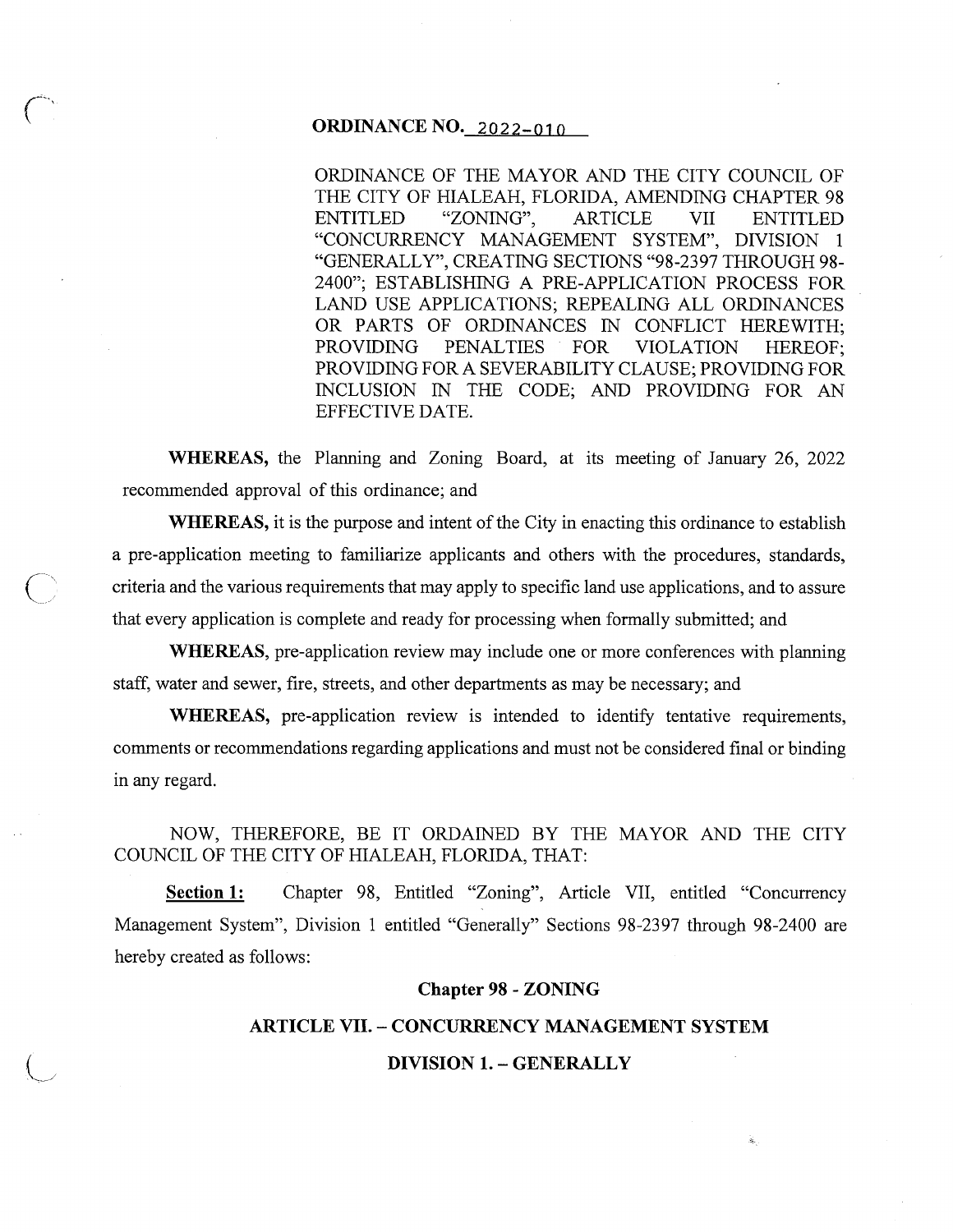# Sec. 98-2397 Pre-Application Meeting.

## Purpose.

The purpose of pre-application meeting is to familiarize applicants and others with the procedures, standards, criteria and the various requirements that may apply to specific land use applications, and to provide comment, information, and answers to questions with respect to the sufficiency and completeness of an application prior to submission. The meeting is optional at the request of an applicant. Pre-application review may include one or more conferences with planning staff, Water & Sewer, Fire, Streets, and other departments as may be necessary. It is intended to be informational, and is not intended to be an exhaustive review of all potential issues, nor does it bind or preclude the city from enforcing all application requirements. Pre-application review is intended to identify tentative requirements, comments or recommendations regarding applications and must not be considered final or binding in any regard.

Sec. 98-2398 Pre-Application Request Form, Scheduling, and Fee.

Meetings will be scheduled for a 30-minute duration, once the Pre-Application Request Form is completed and filed with the Planning and Zoning Department together with a fee of \$500.00. The Pre-Application form is available at the Planning and Zoning Department.

#### Sec. 98-2399 Application.

 $\bigcirc$ 

 $\bigcup$ 

- (a) The city staff shall establish the requirements for the content and form for the application, and may amend and update these requirements as determined necessary to ensure effective and efficient City review. The applicant bears the burden of ensuring that an application contains sufficient information as required by the form application to allow for a reasonable review. At a minimum, the following shall be submitted:
- (1) *Written Statement.* Provide a detailed description of the proposed project or proposal including, but not limited to; Water and Sewer, Streets, the zoning and land use district, proposed changes to the site, structure, landscaping, and parking designation.
- (2) *Prior Zoning Approvals.* Provide approvals such as Site Plan Reviews, Zoning, Covenants or Declaration of Restrictions and Comprehensive Plan amendments.
- (3) *Proposed Site Plan.* Applicants are encouraged to provide as much information and detail as available. Electronic files in flattened pdf format on a flash drive are acceptable. Flattened PDFs are PDF format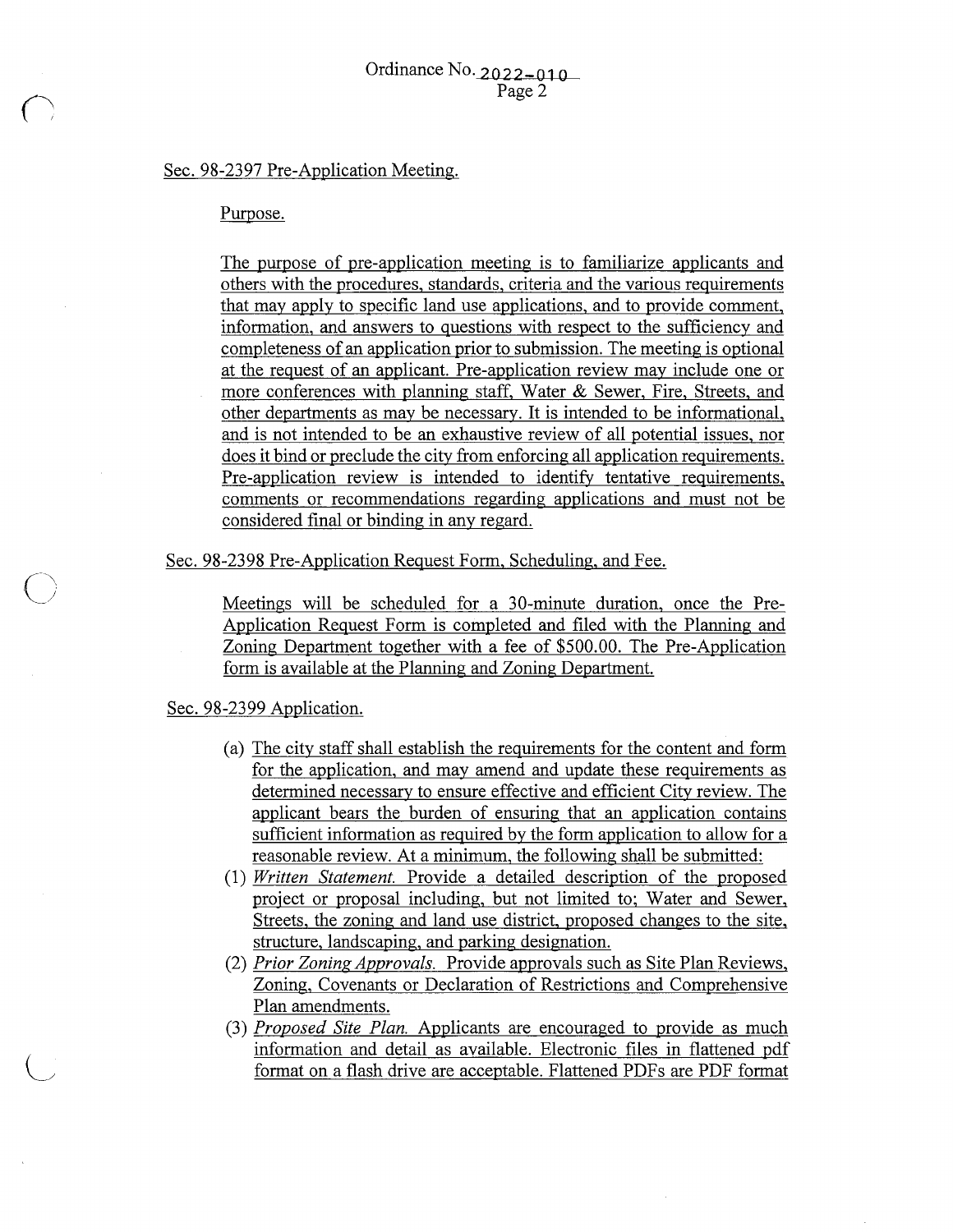# Ordinance No. 2022-010 Page 3

documents that do not have mark up or layers of any kind. The plan shall include:

- (i) Proposed name of project and the project's projected opening year and phasing, if any.
- (ii) Location and dimensions of all existing and proposed buildings, structures, setbacks, and spacing among adjacent structures.
- (iii) Configuration and dimensions of all existing and proposed lots and tracts, including proposed open space, or drainage tracts or easements.
- (iv) Proposed traffic methodology.
- (v) Internal circulation system, name and location of existing and proposed roadways and roadway easements (private and public).
- (vi) Location of existing and proposed on-site parking and driveways and off-street parking.
- (vii) Location and width of existing and proposed on-site pedestrian walkways.

## Sec. 98- 2400 Incomplete Applications.

*(\_)* 

 $\bigcup$ 

- (a) On determining that the application is incomplete, or provides insufficient information, City staff shall notify the applicant of the submittal deficiencies and offer the applicant the opportunity to pick up the incomplete application, correct the deficiencies, and resubmit the application for completeness determination. If the applicant fails to pick up the incomplete application within three business days after being notified of submittal deficiencies, the application will be considered withdrawn.
- (b) If the applicant picks up the incomplete application but fails to resubmit an application before with the Planning and Zoning Department within ten business days after being notified of submittal deficiencies, the application shall be considered withdrawn.
- (c) City staff shall not process an application for further review until it is determined to be complete.

### **Section 2: Repeal of Ordinances in Conflict.**

All ordinances or parts of ordinances in conflict herewith are hereby repealed to the extent of such conflict.

### **Section 3: Penalties.**

Every person violating any provision of the Code or any ordinance, rule or regulation adopted or issued in pursuance thereof shall be assessed a civil penalty not to exceed \$500.00